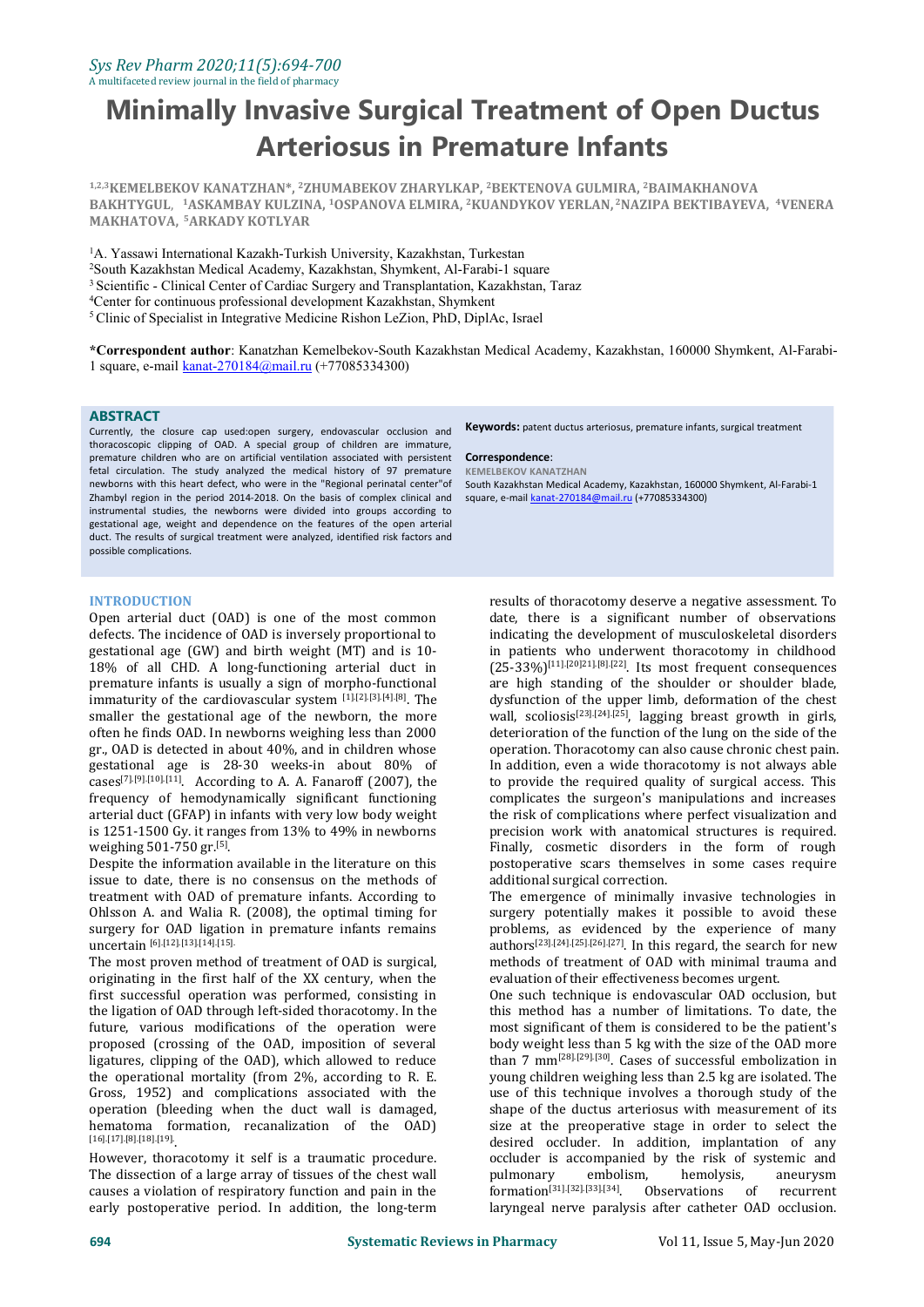The disadvantages of the method also include complications developing during vascular puncture, and radiation load on the patient. The efficiency of the method, according to different authors, is 88.0-95.0% [35].[36].[37]. .

#### **MATERIAL AND METHODS**

For the period from 1 January 2014 to 31 December 2018 in the Zhambyl Regional perinatal center and NCCT<br>(Scientific-clinical center of cardiology and (Scientific-clinical transplantation) was performed in 97 operations clipping of PDA in patients body weight which at the time of operation was less than 2500 g. All these patients underwent comprehensive examination: clinical history,<br>electrocardiography, radiography of the chest, electrocardiography, echocardiography, analysis of gas composition and acid base status of blood. Depending on gestational age, weight and severity of the condition were divided into 2 groups. Newborns of the first group had gestational age, weight and height at birth less than in children of the second group.

Excluded from the study were: patients with OAD aneurysm; patients who were recorded in the operating logs, but whose medical records could not be raised (n=8). Patients who underwent OAD ligation through classical thoracotomy (n=3, medical records of two patients from this group could not be found in the archive) were included in the comparison group with patients who underwent thoracoscopic clipping of OAD.

## **THEORY/CALCULATION**

Treatment of OAD in premature newborns with low and extremely low body weight, who are in a serious condition and often have combined malformations, in particular, due to the small size of the chest, creating difficulties in accessing OAD, presents particular difficulties.

The relevance of this work is determined by the need to study the effectiveness of modern minimally invasive methods of treatment of OAD in children of different ages in different States.

The aim of the study was to determine the results of conservative therapy and surgical treatment with OAD in premature infants.

## **RESULTS AND DISCUSSION**

For further analysis on a random sample basis with a confidence level of 95% and confidence interval ±5% were selected 92 patients who underwent clipping of PDA via a mini-thoracotomy with upplevelsen access (group I) and 69 patients who underwent thoracoscopic kierowanie RFP (group II). On the basis of complex clinical and instrumental studies, the newborns were divided into groups according to gestational age, weight and dependence on the features of the open arterial duct. The characteristics of the groups are presented in table 1.

| <b>Table 1.</b> Characteristics and risk factors of groups of premature newborns diagnosed withOAD. |  |
|-----------------------------------------------------------------------------------------------------|--|
|-----------------------------------------------------------------------------------------------------|--|

| Indicators                                                                                       | I group        | II group        | difference<br>The<br>of<br>confidence<br>$(p \le 0.05)$<br>according<br>Mann-<br>Whitney U-test criteria |
|--------------------------------------------------------------------------------------------------|----------------|-----------------|----------------------------------------------------------------------------------------------------------|
| Number of premature newborns                                                                     | 72             | 25              |                                                                                                          |
| Gestation period, weeks (M±SD)                                                                   | $28.8 \pm 1.2$ | 30.1±272        | 0.003                                                                                                    |
| Birth weight, $kg(M\pm SD)$                                                                      | $1.3 + 0.42$   | $2.1 \pm 0.4$   | 0.037                                                                                                    |
| The average sequence pregnancy of the mother                                                     | $\overline{4}$ | 3               |                                                                                                          |
| The diameter of the cap (at the Echo), mm                                                        | $2.6 \pm 0.45$ | $1.84 \pm 0.64$ | 0.042                                                                                                    |
| Circulatory insufficiency (NC) IIA-IIB degree, number<br>of newborns (N. A. Belokon, 1987.)      | 31             | 4               |                                                                                                          |
| Respiratory failure (DN) III degree, number of<br>newborns (A.N.Anokhin, 1974)                   | 72             | $\Omega$        |                                                                                                          |
| The endotracheal alveofact, the number of births                                                 | 41             | 3               |                                                                                                          |
| The duration of mechanical ventilation, hours (M±SD)                                             | 279±74.45      | 178±77.53       | 0.008                                                                                                    |
| Comorbidity, Respiratory distress syndrome and<br>Bronchopulmonary dysplasia, number of newborns | 70             | 12              |                                                                                                          |
| Comorbidity,<br>intraventricular<br>$II$ - $III$<br>hemorrhage<br>degree, the number of births   | 64             | 11              |                                                                                                          |
| Intrauterine infection and other infection                                                       | 13             | $\mathbf{1}$    |                                                                                                          |
| Mortality (%)                                                                                    | 14 (19%)       | 3 (12 %)        |                                                                                                          |

The choice of treatment was determined by the severity of the patient's condition and his body weight (table 2).

**Table 2.** The choice of surgical intervention method depending on the severity of the patient's condition and body weight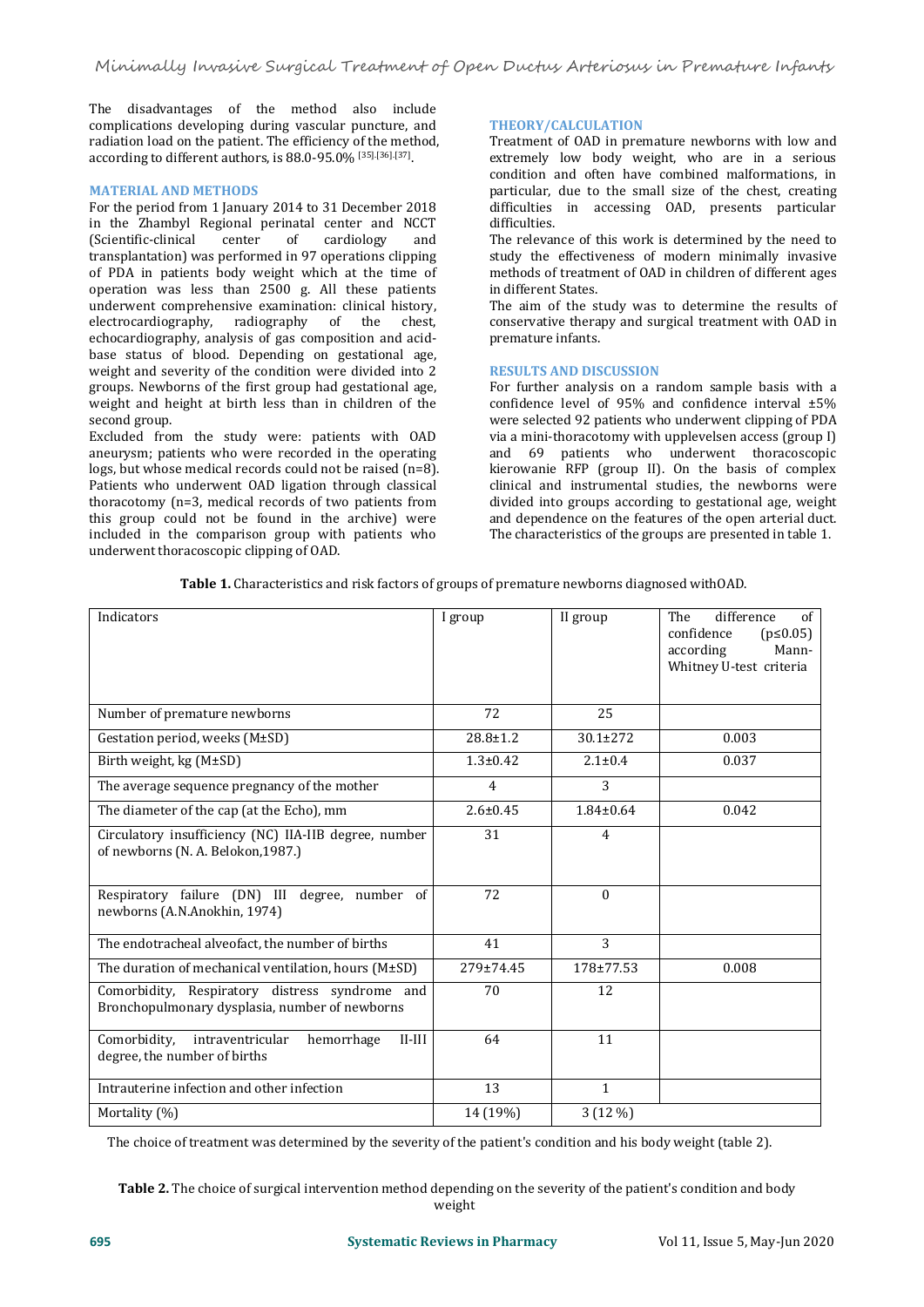| Characteristic   | I group                                     | II group       |
|------------------|---------------------------------------------|----------------|
| Operative access | mini-thoracotomy                            | Thoracoscopy   |
| Status           | Heavy                                       | Satisfactory   |
|                  | extremely difficult                         | moderate       |
|                  |                                             |                |
| Body weight      | any (including, very low and extremely low) | more than 2 kg |
|                  |                                             |                |
| Number of        | 72                                          | 25             |
| operations       |                                             |                |
| $($ = number of  |                                             |                |
| patients)        |                                             |                |

Characteristics of patients of the first group. The first group included 72 children with OAD. Of these, 37 were boys and 35 were girls (table 3).

| <b>Table 3.</b> Distribution of group I patients by sex |  |
|---------------------------------------------------------|--|
|---------------------------------------------------------|--|

| Sex   | Number            | $\frac{0}{0}$ |
|-------|-------------------|---------------|
| Boys  | $\sim$<br>ىر.     | J T'T         |
| Girls | <u>_</u><br>კუ    | 48.9          |
| Total | $\mathbf{a}$<br>- | 100.0         |

The median gestational age (IU) was 28.8 weeks (Q1-Q3: 27.6– 30.0 weeks). The median birth weight was 1300.0 gr. (Q1-Q3: 880.0– 1720.0 g) (table 4). Minimum body weightat birth – 620gr.

|  | Table 4. Distribution of group I patients by gestation period and birth weight |  |
|--|--------------------------------------------------------------------------------|--|
|--|--------------------------------------------------------------------------------|--|

| Parameter             | Me     | $Q_1 - Q_3$   |
|-----------------------|--------|---------------|
| Gestational age, week | 28.8   | $27.6 - 30.0$ |
| Birth weight, gram    | 1300.0 | 880.0-1720.0  |

The 1st group (72 children) included premature infants, where the average gestational age at birth is 28.8±1.2 weeks, the average weight is 1.3±0.42 kg.the Above patients needed surgery for urgent indications. Indications for surgical intervention in preterm infants on mechanical ventilation was dependence on a ventilator, severe circulatory failure IIB-III degree of respiratory failure, the lack of effect from medical treatment, the instrumental confirmation of the importance of the cap for an ECHO -the presence of left-right discharge of blood through the PDA, volume overloading of the left cavities of the heart. Comorbidity — RDS in all newborns that required in 11(55%) cases of application of alveofact and 16(85,7%) intraventricular hemorrhage (IVH) II-III degree (Fig.1).



**Figure 1.** Group I patient. Premature newborn baby

In the 1st group (open surgery) included 72 patient, which overlay the clips on the duct is made through the side of transaxillary muscle-Claregalway thoracotomy. Open operations were performed using a lateral incision of the chest about 1.5 cm long, which was performed in the axillary fossa, where there are no muscle arrays. The parietal pleura was dissected along the aorta from the site of the subclavian artery to the level of the thoracic aorta. Then allocate the cap. Particular attention was paid to the prevention of damage to the recurrent and vagus nerves.

Depending on the diameter of the OAD imposed 1 or 2 titanium clips of different sizes. When the diameter of the ductus arteriosus to 3 mm overlap clips medium size (Medium), vessel diameter greater than 3 mm closed clip big size (Medium-Large). The efficacy of the occlusion was controlled by an esophageal stethoscope placed in the esophagus before surgery. The air from the pleural cavity was evacuated with a vacuum aspirator. Drainage of the pleural cavity was not performed.

### **Characteristics of patients of the second group**

Patients of this group are children in stable (satisfactory or moderate severity) condition. In most cases, the detection of OAD in them was accidental during routine examinations and no symptoms of the disease, except for non-severe systolic noise, determined by auscultation,

were noted.<br>In 4 children (5.8%) marked hemodynamic manifestations of OAD. In the preoperative period, they received complex treatment aimed at eliminating heart failure (diuretics, cardiac glycosides, ACE inhibitors).

The 2nd group (25 patients) premature infants, the average gestational age at birth were 30.1±2.72 weeks,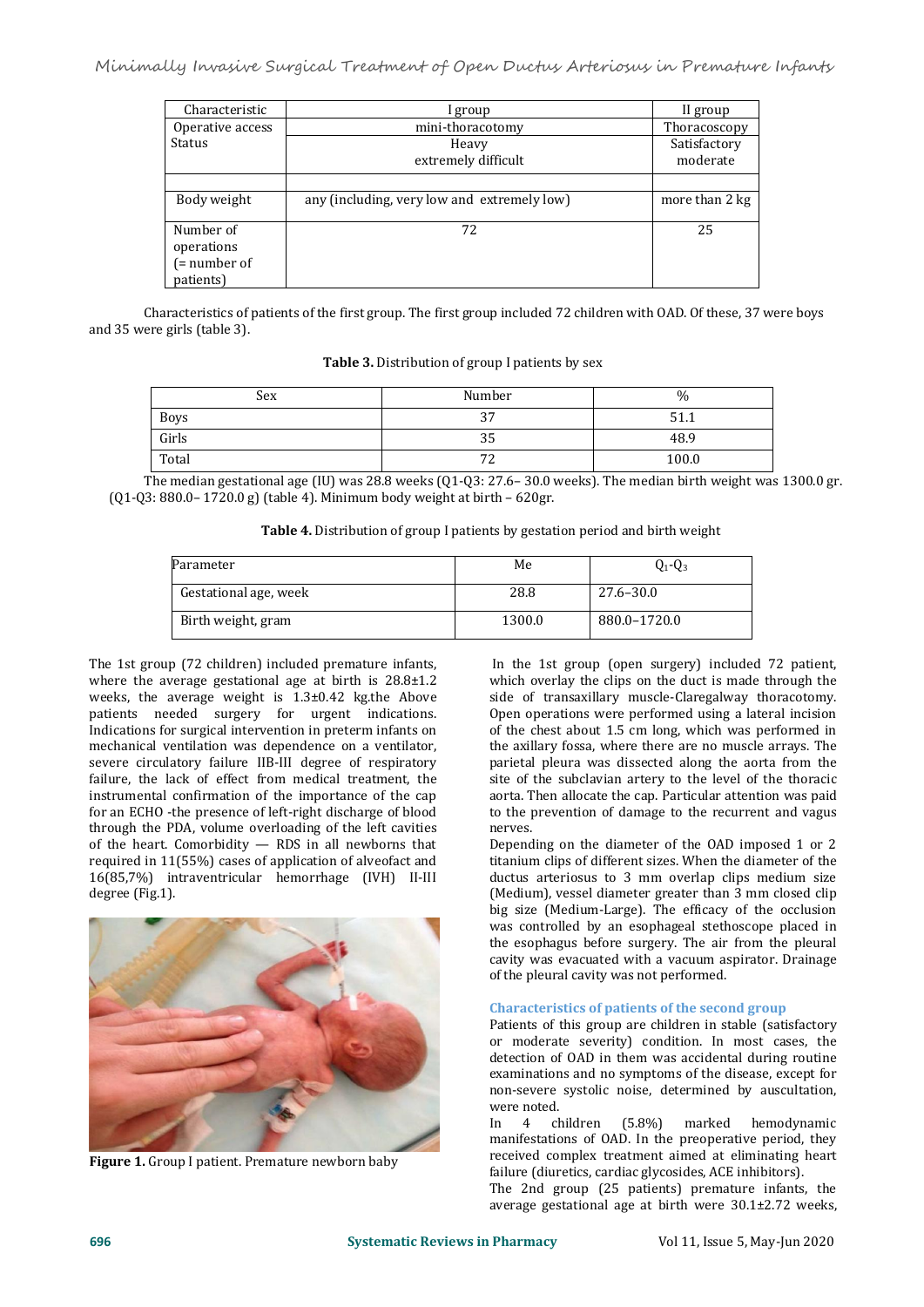the average weight of  $2.1\pm0.4$  kg. Usually they were on independent breath, the clinic NC various degrees, without significant impairment of respiratory function. Group 2 (thoracoscopic surgery) consisted of 25 patients. a slight presention of 25 patients. A slight present<br>Thoracoscopic procedures required special video boys-44%). Thoracoscopic procedures required special video endoscopic equipment, so we performed them exclusively in the children's hospital. In children weighing less than 2500 g used a 30° telescope with a diameter of 3.9 mm (Karl Storz GmbH, Tuetlingen, Germany), 3-mm instruments for dissection of tissues, 5 - or 10-mm

endoscopic clipprinter. One-lung artificial ventilation was used.

In the distribution of patients according to sex, there was a slight predominance of female over male (girls-56%,

The minimum body weight was 2 kg in the patient 11 days of life, the maximum-15 kg in the patient 3 years 7 months. Median body weight-8.5 kg (Q1-Q3: 2.0-15.0 kg); median age  $-1$  g 8 months. (Q1-Q3: 11 days 3 years 7 months.) (table 5).

| Table 5. Distribution of group II patients by age and body weight at the time of surgery |  |
|------------------------------------------------------------------------------------------|--|
|------------------------------------------------------------------------------------------|--|

| Parameter   | Me              | $Q_1 - Q_3$               |
|-------------|-----------------|---------------------------|
| Age         | 1 year 8 months | 11 day - 3 years 7 months |
| Body weight | 8,5 kg          | $2,0-15,0$ kg             |

Observation of patients of both groups consisted in performing chest x-ray examination 1-h after surgery to control possible accumulation of air in the hemitorax, as well as echocardiography the next day after surgery. Disconnection from the ventilator became possible after the restoration of adequate self-breathing. After stabilization of respiratory and hemodynamic status, patients were transferred to the nursing Department of premature babies. Control of postoperative complications was performed during the patients' stay in the hospital and during repeated visits 1, 3, 6 and 12 months after discharge.

Clipping time of OAD via mini-thoracotomy access was 20.2±5.2 minutes (minimum value: 15 minutes, maximum value: 25.4 minutes). The size and shape of the ductus arteriosus ranged from 1,84 mm to 2.6 mm (inner diameter of the cap according to EchoCG), from 2 mm to 5 mm wide (intra - operating dimensions), cylindrical, apollobravo forms, from very short to 8 mm in length. 95.12% of group I patients managed to achieve complete cessation of blood flow through OAD. In two children with a duct diameter of 2 and 3 mm in the postoperative period, there was a residual discharge of blood by OAD with a diameter of 1.1 and 2.3 mm, respectively. However, but with the homodynamic normators in these patients at hillined immaturity. hemodynamic parameters in these patients stabilized<br>after surgery, and residual shunt was not infectious complicat surgery, and residual shunt was hemodynamically significant for these children (Fig.2).



**Figure 2.** Patient's appearance after surgery

Intraoperative mortality and mortality associated with surgical complications were not observed in our series of observations. Hospital mortality in the postoperative period was 5.43% and was associated not with surgery, but with the phenomena of severe morphofunctional<br>immaturity severe malformations uncontrolled malformations, uncontrolled<br>ions that aggravated the complications manifestations of heart and respiratory failure (table 6).

| Table 6. Intraoperative data in mini-thoracotomy |  |
|--------------------------------------------------|--|
|--------------------------------------------------|--|

| Parameter                                          | Number of<br>patients, n=72 | $\%$        |
|----------------------------------------------------|-----------------------------|-------------|
| Intraoperative transfusion of blood<br>components: |                             |             |
| Erythrocyte mass<br>Fresh frozen plasma            | 55                          | 2.3<br>84.5 |
| Intraoperative bleeding                            |                             | 2.1         |
| Installing a chest drainage                        |                             | 2.1         |

The results of statistical analysis (Wilconson criterion was used for evaluation) showed a statistically significant decrease in hemodynamic parameters after clipping OAD (p<0.05) (table7).

**Table 7.** Changes in hemodynamic variables after closing the cap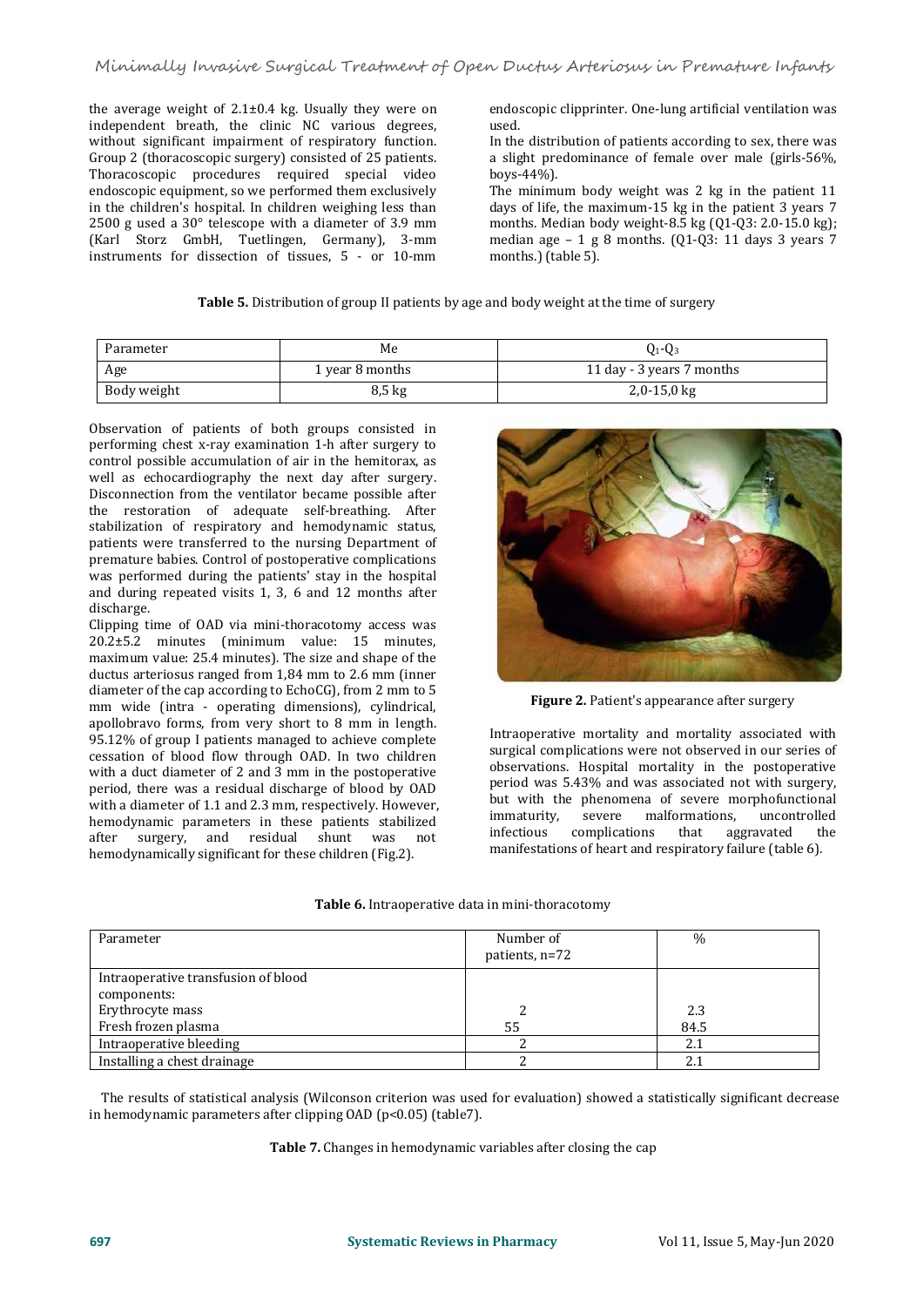| Indicator/symptom                                | Before surgery                                | After surgery (1-<br>3 days)                                | p          |
|--------------------------------------------------|-----------------------------------------------|-------------------------------------------------------------|------------|
|                                                  | Me $(Q_1-Q_3)$                                | Me $(Q_1-Q_3)$                                              |            |
| Open arterial duct diameter, mm                  | $2.6\pm0.45$ (2.15-3.05)                      | < 0.05                                                      | $< 0.001*$ |
| Blood flow through the open<br>ductus arteriosus | Eat<br>$(n=72; 100\%)$                        | No (n=69; 95.4%)<br>Residual (n=5; 4,.6%)                   |            |
| Direction<br>the blood flow through the PDA      | $Ao-PA1$                                      | Ao/PA <sup>2</sup> (n=69; 95,.4%)<br>Ao-PA ( $n=3$ ; 4,.6%) |            |
| Character of blood flow in<br>LPA <sup>3</sup>   | Changed<br>(with antegrade<br>diastolic flow) | Not changed (trunk)                                         |            |
| The diameter of the $OAD/m4$ ,<br>mm/kg          | $2.6$ $(2.15-3.05)$                           | < 0.01                                                      | $< 0.001*$ |
| LP/AO <sup>5</sup>                               | $1.37(1.67-1.92)$                             | $1.26(1.7-1.73)$                                            | $< 0.001*$ |
| EDS/Ao <sup>6</sup>                              | $2.15(1.72 - 2.28)$                           | $1.79(1.16-1.92)$                                           | $0.001*$   |

\* - differences in indicators are statistically significant  $(p<0.05)$ 

<sup>1</sup>Ao-PA-direction of OAD blood flow from the aorta to the pulmonary artery

 ${}^{2}$ Ao/PA-blood flow in the aorta and pulmonary artery is divided divided

– left pulmonary artery

<sup>4</sup>m-baby's body weight at the time of the study  $\frac{4 \text{m}}{3 \text{L}}$  even by the study step of the left atrium is

<sup>5</sup>LP/AO-ratio of anterior-posterior size of the left atrium to the base of the aorta

<sup>6</sup> EDS/Ao - the ratio of end-diastolic size of the left ventricle to the base of the aorta.

We in the work, at studying of various risk factors (characteristics of a somatic condition of the child) which, according to our supervision, in the greatest degree influenced survival of children.

As a result, a group of factors was formed, comparable with the aggravating signs studied in the literature. Each of them had a significant impact on mortality: the degree of prematurity and the presence of concomitant disease (p<0.05), early neonatal age - up to 7 days of life (p<0.05). The most important in this case had a combination of low weight to ≤1000g. and prematurity (28-30 weeks) (p<0.001), IUI (p<0.001), ventilator before surgery (p<0.001), somatic diseases (RDS, pneumonia and FGM) (p<0.001). Our observations confirmed that in children without risk factors the outcomes of surgical treatment are the most favorable, regardless of the type of intervention. However, characterizing the severity of the significant PDA in preterm infants decreases the duration somatic condition of the patient by the number of factors of stay on a ventilator. Surgical intervention i somatic condition of the patient by the number of factors regardless of their combination, each addition of one factor worsens the outcomes of treatment (p<0.001). At the same time, a combination of three risk factors can be considered a" critical " level. On the basis of the data obtained, specific dynamic steps in the treatment of children depending on risk factors were formulated, which influenced both the increase in the number of operated newborns over the years and the decrease in total surgical mortality in group I (up to 11.7%) than in birth-weight p<br>group II (15%). cardiovascular group II (15%).

The results showed that long-term functioning of the OAD<br>directly affects the duration of ventilation and as a directly affects the duration of ventilation, and, as a consequence, leads to the development of BPD (12.7% in the General group) and high mortality. With the

ineffectiveness of drug therapy, such children need to perform immediate surgery, despite the severity of the initial state - prematurity, low weight, - as well as the complexity associated with the transportation of such patients in a specialized cardiac hospital.Thus, a distinctive feature of cardiac surgery in the neonatal period is the "inability to wait" until the child gains weight, is cured of VUI, ventilator-associated pneumonia, stabilized by heart failure after prolonged transportation and so on. The expansion of indications for surgery with a confident positive outcome is possible with an increase in the quality of the surgery itself, anesthetic benefits and nursing, including the management of children in the early postoperative period.

# **CONCLUSION**

Advanced technique of thoracoscopic clipping of PDA allows its closure in children of any age and with any body weight, including preterm low birth-weight babies posterolateral access.Technology is clipping the cap via a mini-thoracotomy with upplevelsen access allows to achieve the complete cessation of blood shunting at the PDA in the first day after surgery in 95.4% of children, and termination of clinically significant relief of blood - 100%; transfer from ventilator to independent breathing - more than 68% of children.Thoracoscopic clipping of OAD in children allows in 100% of cases to stop the blood flow through the functioning OAD, regardless of its shape and size.Timely surgical elimination of hemodynamically significant PDA in preterm infants decreases the duration premature newborn with OAD is accompanied by a small number of complications and low postoperative mortality.

# **REFERENS**

- 1. Albayrak, G., Aykut, K., Karacelik, M., Soylar, R., Karaarslan, K., Abud, B., . . . Hazan, E. (2014). Bedside surgery to treat patent ductus arteriosus in low birth-weight premature infants. *Open journal of cardiovascular surgery, <sup>7</sup>*, OJCS. S16156. https://doi.org/10.4137%2FOJCS.S16156
- 2. Backes, C. H., Rivera, B. K., Bridge, J. A., Armstrong, A. K., Boe, B. A., Berman, D. P., . . . Abadir, S. (2017). Percutaneous patent ductus arteriosus (PDA) closure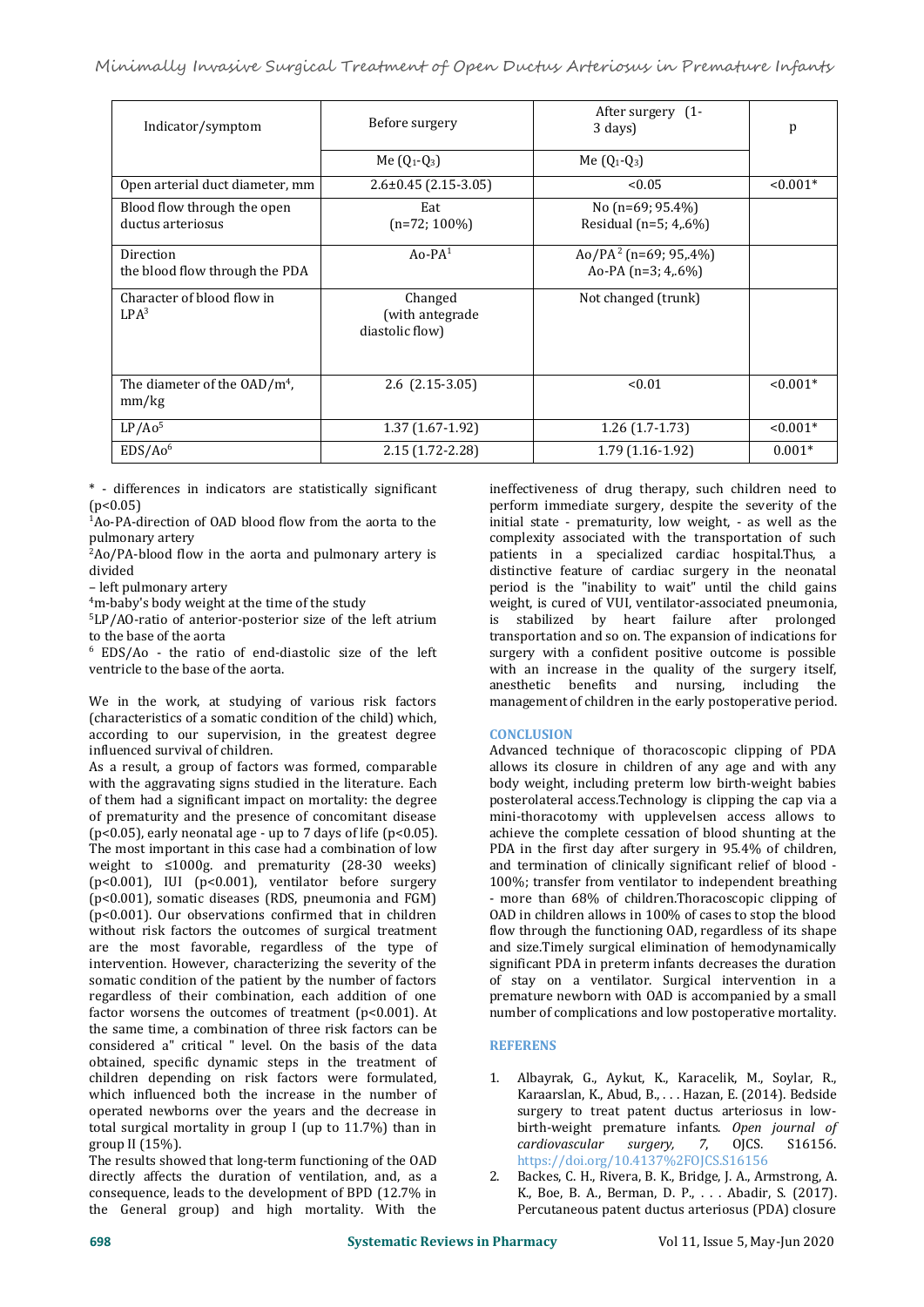during infancy: a meta-analysis. *Pediatrics, 139*(2). https://doi.org/10.1542/peds.2016-2927

- 3. Benitz, W. E. (2012). Patent ductus arteriosus: to treat or not to treat? *Archives of disease in childhoodfetal and neonatal edition, 97*(2), F80-F82. http://dx.doi.org/10.1136/archdischild-2011- 300381
- 4. Benson, L. N. (2010). The arterial duct: its persistence and its patency. In *Paediatric cardiology* (pp. 875-893): Elsevier.
- 5. Bose, C. L., & Laughon, M. M. (2007). Patent ductus arteriosus: lack of evidence for common treatments. *Archives of disease in childhood-fetal and neonatal edition, 92*(6), F498-F502. http://dx.doi.org/10.1136/adc.2005.092734
- 6. Demirturk, O., Güvener, M., Coşkun, I., & Tünel, H. A. (2011). Results from extrapleural clipping of a patent ductus arteriosus in seriously ill preterm infants. *Pediatric cardiology, <sup>32</sup>*(8), 1164-1167. https://doi.org/10.1007/s00246-011-0050-5
- 7. Deshpande, P., Baczynski, M., McNamara, P. J., & Jain, weight of 1<br>A. (2018). Patent ductus arteriosus: the physiology of 1113-1121. A. (2018). *Patent ductus arteriosus: the physiology of transition.* Paper presented at the Seminars in Fetal and Neonatal Medicine. https://doi.org/10.1016/j.siny.2018.05.001
- 8. Di Liang, C., Ko, S. F., Huang, S. C., Huang, C. F., & Niu, C. K. (2003). Vocal cord paralysis after transcatheter coil embolization of patent ductus arteriosus. *American heart journal, <sup>146</sup>*(2), 367-371.
- 9. Fadel, B. M., Mohty, D., Husain, A., Dahdouh, Z., Al-Admawi, M., Pergola, V., & Di Salvo, G. (2015). The various hemodynamic profiles of the patent ductus arteriosus in adults. *Echocardiography, <sup>32</sup>*(7), 1172-1178. https://doi.org/10.1111/echo.12943
- 10. García-Tirado, J., & Rieger-Reyes, C. (2012). Suture techniques of the intercostal space in thoracotomy and their relationship with post-thoracotomy pain: a systematic review. *Archivos de Bronconeumología*  $Edition$ , https://doi.org/10.1016/j.arbr.2011.04.011
- 11. Garcia, A. V., & Lukish, J. (2017). Minimally invasive patent ductus arteriosus ligation. *Clinics in Perinatology, <sup>44</sup>*(4), 763-771. https://doi.org/10.1016/j.clp.2017.08.010
- 12. Gray, D. T., Fyler, D. C., Walker, A. M., Weinstein, M. C., & Chalmers, T. C. (1993). Clinical outcomes and costs of transcatheter as compared with surgical closure of patent ductus arteriosus. *New England Journal of Medicine, 329*(21), 1517-1523. https://doi.org/10.1056/NEJM199311183292101 Postnata
- 13. Herrman, K., Bose, C., Lewis, K., & Laughon, M. (2009). Spontaneous closure of the patent ductus arteriosus in very low birth weight infants following discharge from the neonatal unit. Archives of disease in *childhood-fetal and neonatal edition, 94*(1), F48-F50. http://dx.doi.org/10.1136/adc.2007.129270
- 14. Heuchan, A. M., & Clyman, R. I. (2014). Managing the patent ductus arteriosus: current treatment options. patent ductus arteriosus: current treatment options. *Archives of disease in childhood-fetal and neonatal edition, 99*(5), F431-F436. http://dx.doi.org/10.1136/archdischild-2014- 306176
- 15. Huang, X., Wang, F., & Wang, K. (2018). Paracetamol versus ibuprofen for the treatment of patent ductus arteriosus in preterm neonates: a meta-analysis of randomized controlled trials. *The Journal of Maternal-Fetal & Neonatal Medicine,31*(16), 2216-

2222.

# https://doi.org/10.1080/14767058.2017.1338263

- 16. Inaba, H., Higuchi, K., Koseni, K., Osawa, H., & Kinoshita, O. (2008). Surgical closure of adult patent<br>ductus arteriosus using a pursestring suture. Asian Gardiovascular and Thoracic Annals, 16(1), 59-61. https://doi.org/10.1177%2F021849230801600115
- 17. Keating, P., Verhagen, E., Van Hoften, J., Ter Horst, H., & Bos, A. F. (2010). Effect of indomethacin infused over 30 minutes on cerebral fractional tissue oxygen extraction in preterm newborns with a patent ductus<br>arteriosus. Neonatology, 98(3), 232-237.  $Neonatology,$ https://doi.org/10.1159/000283946
- 18. King, H., & Mandelbaum, I. (1962). Extrapleural approach for patent ductus arteriosus. *Surgery, 51*(2), 277-279.

https://doi.org/10.5555/uri:pii:0039606062901733

- 19. Koch, J., Hensley, G., Roy, L., Brown, S., Ramaciotti, C., & Rosenfeld, C. R. (2006). Prevalence of spontaneous closure of the ductus arteriosus in neonates at a birth weight of 1000 grams or less. *Pediatrics, 117*(4), https://doi.org/10.1542/peds.2005-1528
- 20. Laborde, F., Noirhomme, P., Karam, J., Batisse, A., Bourel, P., Saint Maurice, O., & Fontan, F. M. (1993).A new video-assisted thoracoscopic surgical technique for interruption of patent ductus arteriosus in infants and children. *The Journal of thoracic and*  $cardiovascular$ https://doi.org/10.1016/S0022-5223(19)33812-7
- 21. Laurin, S., Sandström, S., Ivancev, K., Williams, J., Lundström, N.-R., & Eriksson, B. (1992). Ductus arteriosus aneurysm imaging using modern diagnostic methods. *Acta Radiologica, 33*(4), 285-291. https://doi.org/10.1080/02841859209173180
- 22. Lee, G. Y., Sohn, Y. B., Kim, M. J., Jeon, G. W., Shim, J. W., Chang, Y. S., . . . Jun, T.-G. (2008). Outcome following surgical closure of patent ductus arteriosus in very low birth weight infants in neonatal intensive care unit. *Yonsei medical journal, 49*(2), 265-271. https://doi.org/10.3349/ymj.2008.49.2.265
- 23. Leon-Wyss, J., Vida, V. L., Veras, O., Vides, I., Gaitan, G., O'Connell, M., & Castañeda, A. R. (2005). Modified extrapleural ligation of patent ductus arteriosus: a convenient surgical approach in a developing country. *The Annals of thoracic surgery, 79*(2), 632- 635.

https://doi.org/10.1016/j.athoracsur.2004.07.035

24. Levin, M., McCurnin, D., Seidner, S. R., Yoder, B., Waleh, N., Goldbarg, S., . . . Clyman, R. I. (2006). Postnatal constriction, ATP depletion, and cell death in the mature and immature ductus arteriosus. *American Journal of Physiology-Regulatory, Integrative and Comparative Physiology, 290*(2), R359-R364.

https://doi.org/10.1152/ajpregu.00629.2005

- 25. Di Liang, C., Ko, S. F., Huang, S. C., Huang, C. F., & Niu, C. K. (2003). Vocal cord paralysis after transcatheter coil embolization of patent ductus arteriosus. *American heart journal*, *<sup>146</sup>*(2), 367-371. https://doi.org/10.1016/S00028703(03)0012 5-X
- 26. Liem, N. T., Tuan, T. M., & Linh, N. V. (2012). A safe technique of thoracoscopic clipping of patent ductus arteriosus in children. *Journal of Laparoendoscopic & Advanced Surgical Techniques, 22*(4), 422-424. https://doi.org/10.1089/lap.2011.0454